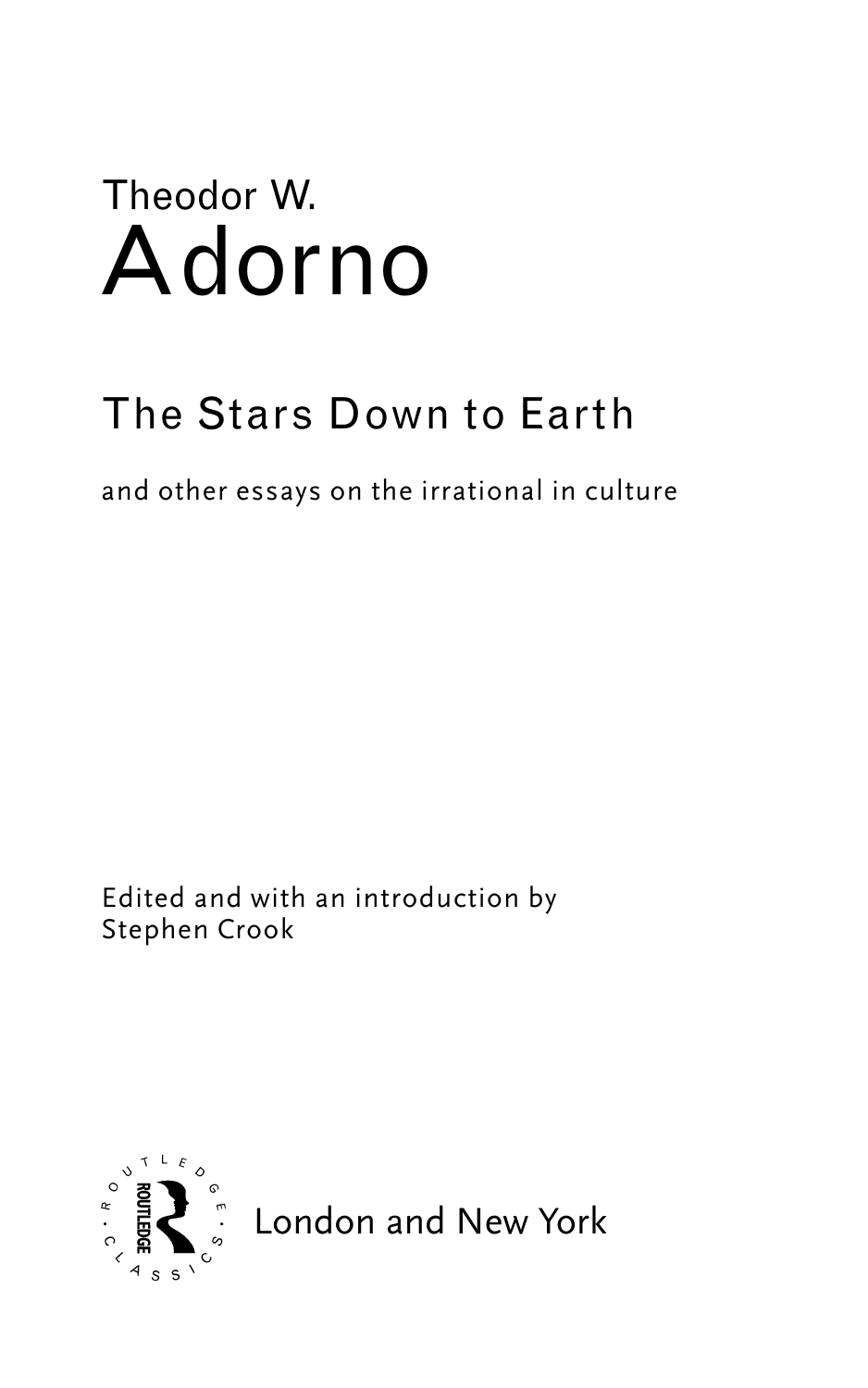# **2**

## **THESES AGAINST OCCULTISM**

I. The tendency to occultism is a symptom of the regression in consciousness. This has lost the power to think the unconditional and to endure the conditional. Instead of defining both, in their unity and difference, by conceptual labor, it mixes them indiscriminately. The unconditional becomes fact, the conditional an immediate essence. Monotheism is decomposing into a second mythology. "I believe in astrology, because I do not believe in God," one participant in an American sociopsychological investigation answered. Judicious reason, that had elevated itself to the notion of one God, seems ensnared in his fall. Spirit is dissociated into spirits and thereby forfeits the power to recognize that they do not exist. The veiled tendency of society towards disaster lulls its victims in a false revelation, with a hallucinated phenomenon. In vain they hope in its fragmented blatancy to look their total doom in the eye and withstand it. Panic breaks once again, after millennia of enlightenment, over a humanity whose control of nature as control of men far exceeds in horror anything men ever had to fear from nature.<sup>1</sup>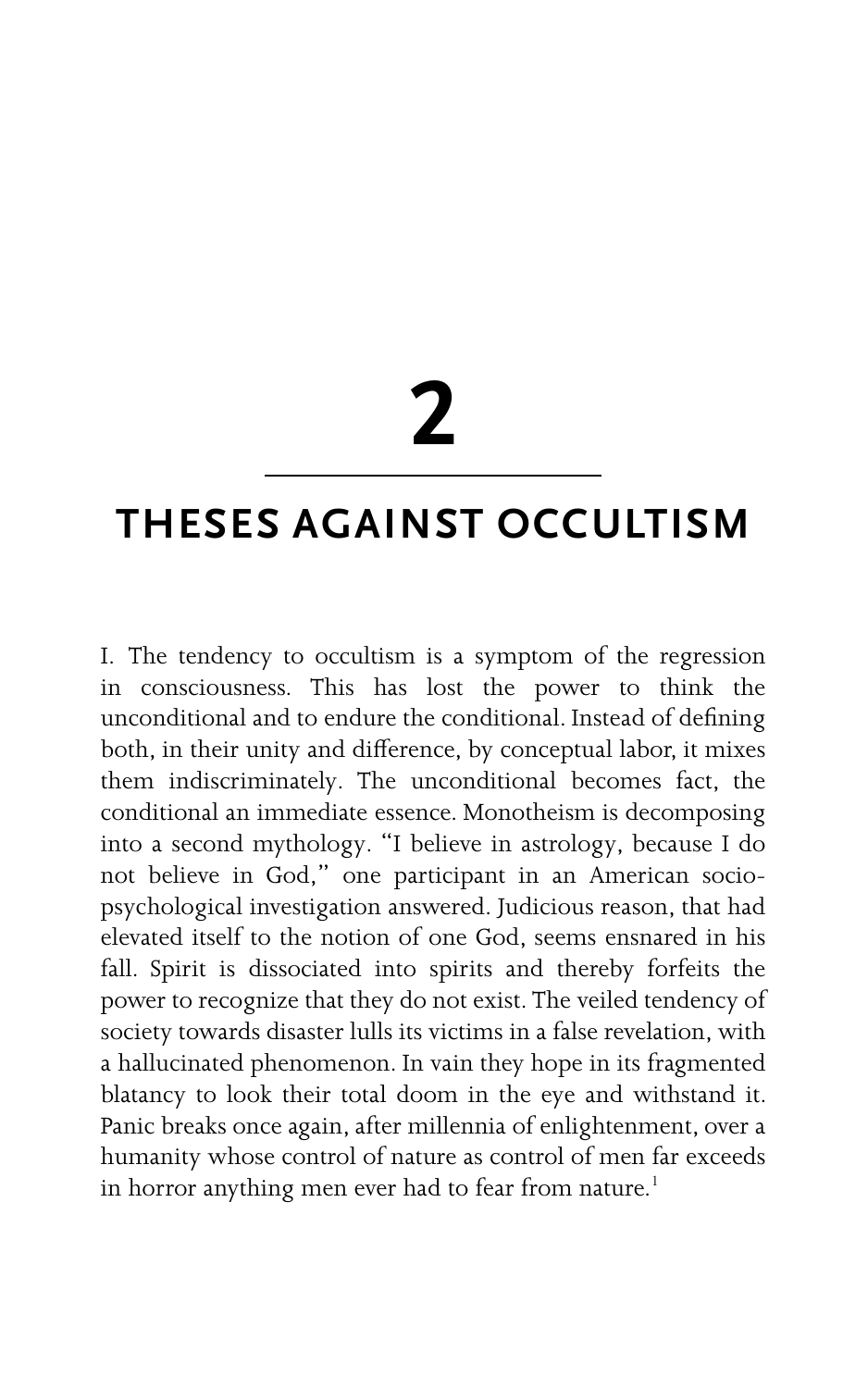II. The second mythology is more untrue than the first. The first was the precipitate of the state of consciousness of successive epochs, each of which showed its consciousness to be some degrees more free of blind subservience to nature than had the previous. The former, deranged and bemused, throws away the hard-won knowledge of itself, in the midst of a society which, by the all-encompassing exchange-relationship, eliminates precisely the elemental power the occultists claim to command. The helmsman looking to the Dioscuri, $^2$  the attribution of animation to tree and spring, in all their deluded bafflement before the unexplained, were historically appropriate to the subject's experiences of the objects of his actions. As a rationally exploited reaction to rationalized society, however, in the booths and consulting rooms of seers of all gradations, reborn animism denies the alienation of which it is itself proof and product, and concocts surrogates for non-existent experience. The occultist draws the ultimate conclusion from the fetish-character of commodities: menacingly objectified labor assails him on all sides from demonically grimacing objects. What has been forgotten in a world congealed into products, the fact that it has been produced by men, is split off and misremembered as a being-initself added to that of the objects and equivalent to them. Because objects have frozen in the cold light of reason, lost their illusory animation, the social quality that now animates them is given an independent existence both natural and supernatural, a thing among things.

III. By its regression to magic under late capitalism, thought is assimilated to late capitalist forms. The asocial twilight phenomena in the margins of the system, the pathetic attempts to squint through the chinks in its walls, while revealing nothing of what is outside, illuminate all the more clearly the forces of decay within. The bent little fortune tellers, terrorizing their clients with crystal balls, are toy models of the great ones who hold the fate of mankind in their hands. Just as hostile and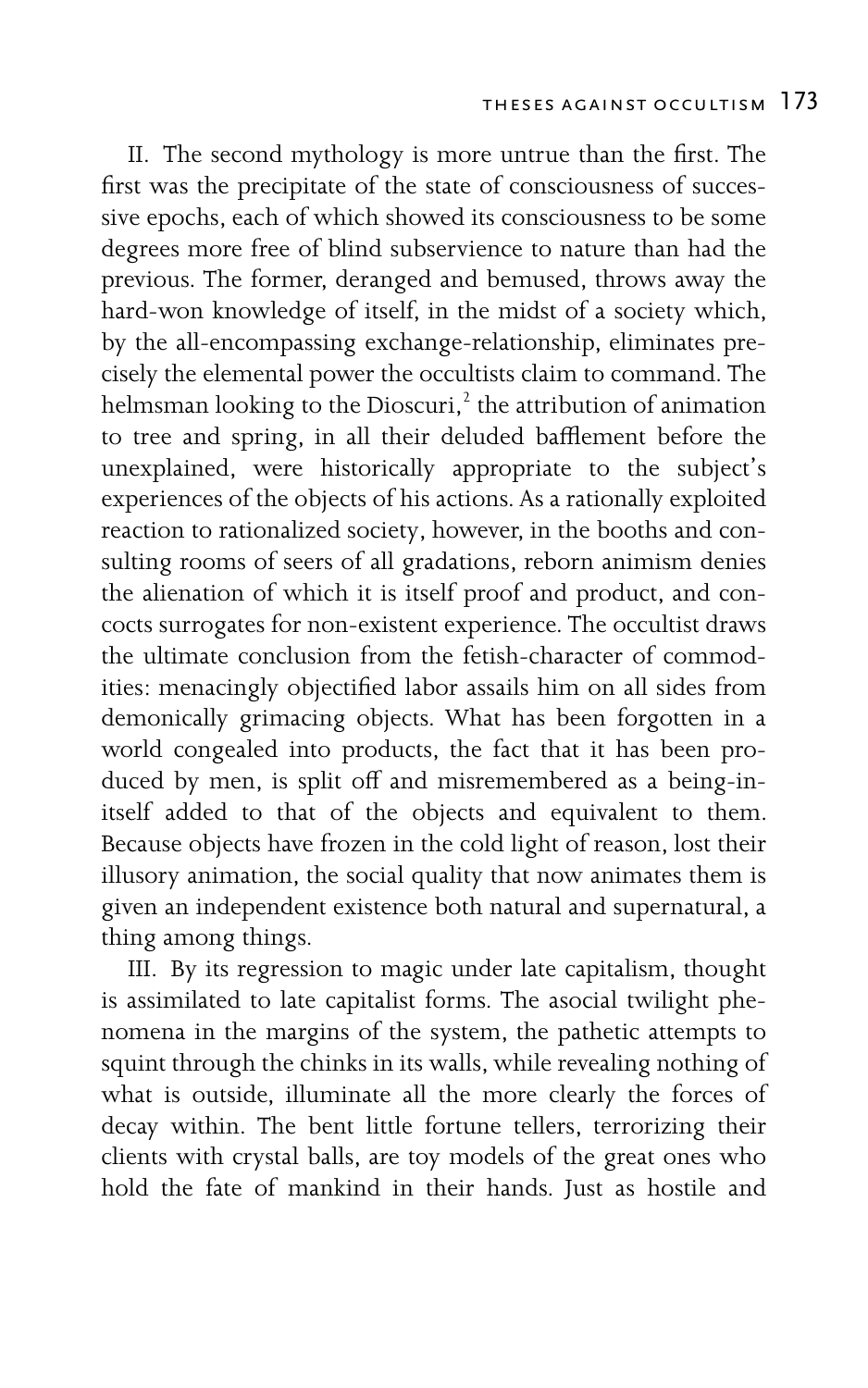conspiratorial as the obscurantists of psychic research is society itself. The hypnotic power exerted by things occult resembles totalitarian terror: in present-day processes the two are merged. The smiling of auguries is amplified to society's sardonic laughter at itself, gloating over the direct material exploitation of souls. The horoscope corresponds to the official directives to the nations, and number-mysticism is preparation for administrative statistics and cartel prices. Integration itself proves in the end to be an ideology for disintegration into power groups which exterminate each other. He who integrates is lost.

IV. Occultism is a reflex-action to the subjectification of all meaning, the complement of reification. If, to the living, objective reality seems deaf as never before, they try to elicit meaning from it by saying abracadabra. Meaning is attributed indiscriminately to the next worse thing: the rationality of the real, $3$ no longer quite convincing, is replaced by hopping tables and rays from heaps of earth. The offal of the phenomenal world becomes, to sick consciousness, the *mundus intelligibilis*. It might almost be speculative truth, just as Kafka's Odradek $^{\rm 4}$  is almost an angel, and yet it is, in a positivity that excludes the medium of thought, only barbaric aberration alienated from itself, subjectivity mistaking itself for its object. The more consummate the inanity of what is fobbed off as 'spirit' – and in anything less spiritless the enlightened subject would at once recognize itself – the more the meaning detected there, which in fact is not there at all, becomes an unconscious compulsive projection of a subject decomposing historically if not clinically. It would like to make the world resemble its own decay: therefore it has dealings with requisites and evil wishes. "The third one reads out of my hand,/She wants to read my doom!" In occultism, the mind groans under its own spell like someone in a nightmare, whose torment grows with the feeling that he is dreaming yet cannot wake up.

V. The power of occultism, as of Fascism, to which it is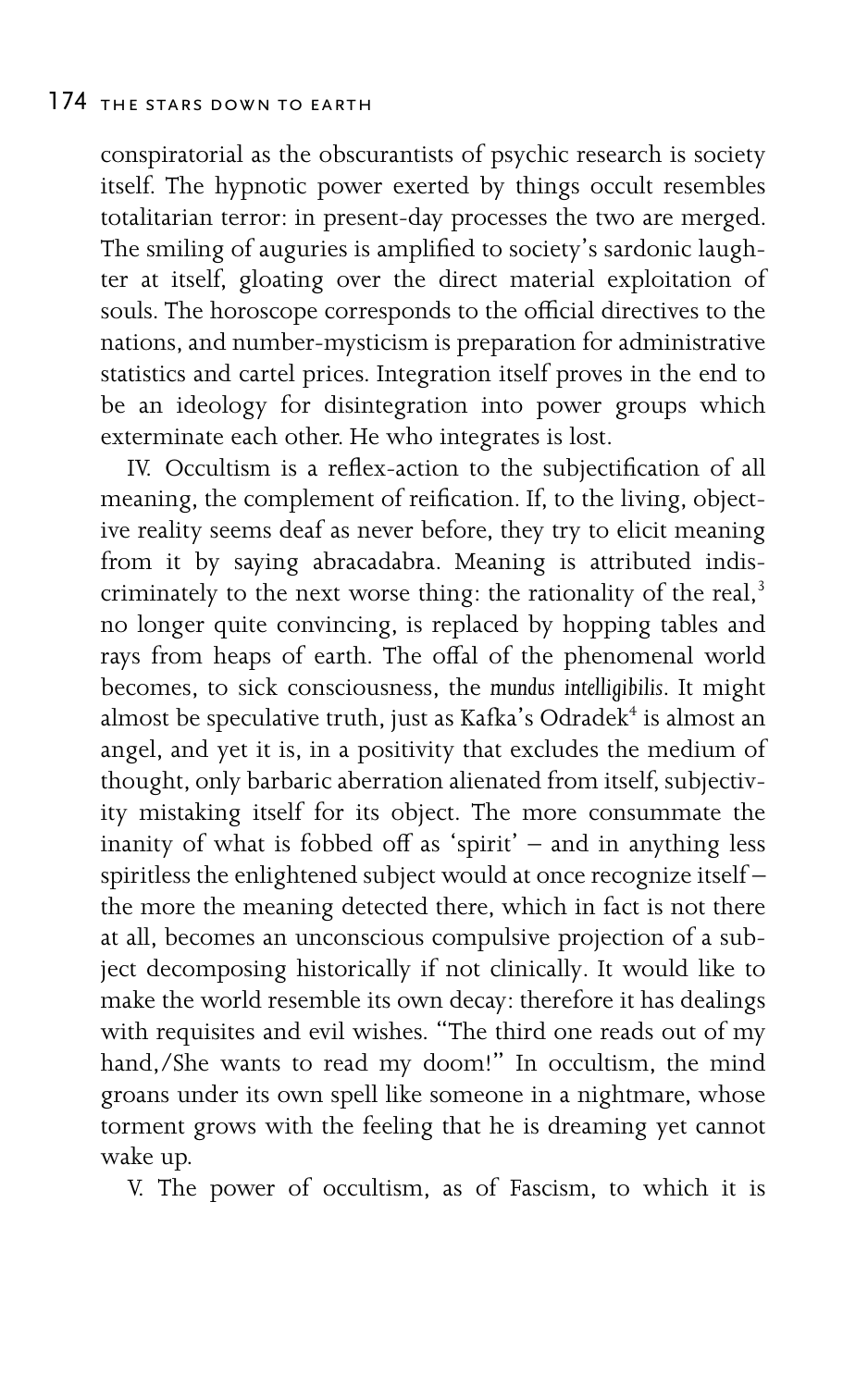connected by thought patterns of the ilk of anti-Semitism, is not only pathic. Rather, it lies in the fact that in the lesser panaceas, as in superimposed pictures, consciousness famished for truth imagines it is grasping a dimly present knowledge diligently denied to it by official progress in all its forms. It is the knowledge that society, by virtually excluding the possibility of spontaneous change, is gravitating towards total catastrophe. The real absurdity is reproduced in the astrological hocus-pocus, which adduces the impenetrable connections of alienated elements – nothing more alien than the stars – as knowledge about the subject. The menace deciphered in the constellations resembles the historical threat that propagates itself precisely through unconsciousness, absence of subjects. That all are prospective victims of a whole made up solely of themselves, they can make bearable only by transferring that whole to something similar but external. In the woeful idiocy they practice, their empty horror, they are able to vent their impracticable woe, their crass fear of death, and yet continue to repress it, as they must if they wish to go on living. The break in the line of life that indicates a lurking cancer is a fraud only in the place where it purports to be found, the individual's hand; where they refrain from diagnosis, in the collective, it would be correct. Occultists rightly feel drawn towards childishly monstrous scientific fantasies. The confusion they sow between their emanations and the isotopes of uranium is ultimate clarity. The mystical rays are modest anticipations of technical ones. Superstition is knowledge, because it sees together the ciphers of destruction scattered on the social surface; it is folly because in all its death-wish it still clings to illusions: expecting from the transfigured shape of society misplaced in the skies an answer that only a study of real society can give.

VI. Occultism is the metaphysic of dunces. The mediocrity of the mediums is no more accidental than the apocryphal triviality of the revelations. Since the early days of spiritualism, the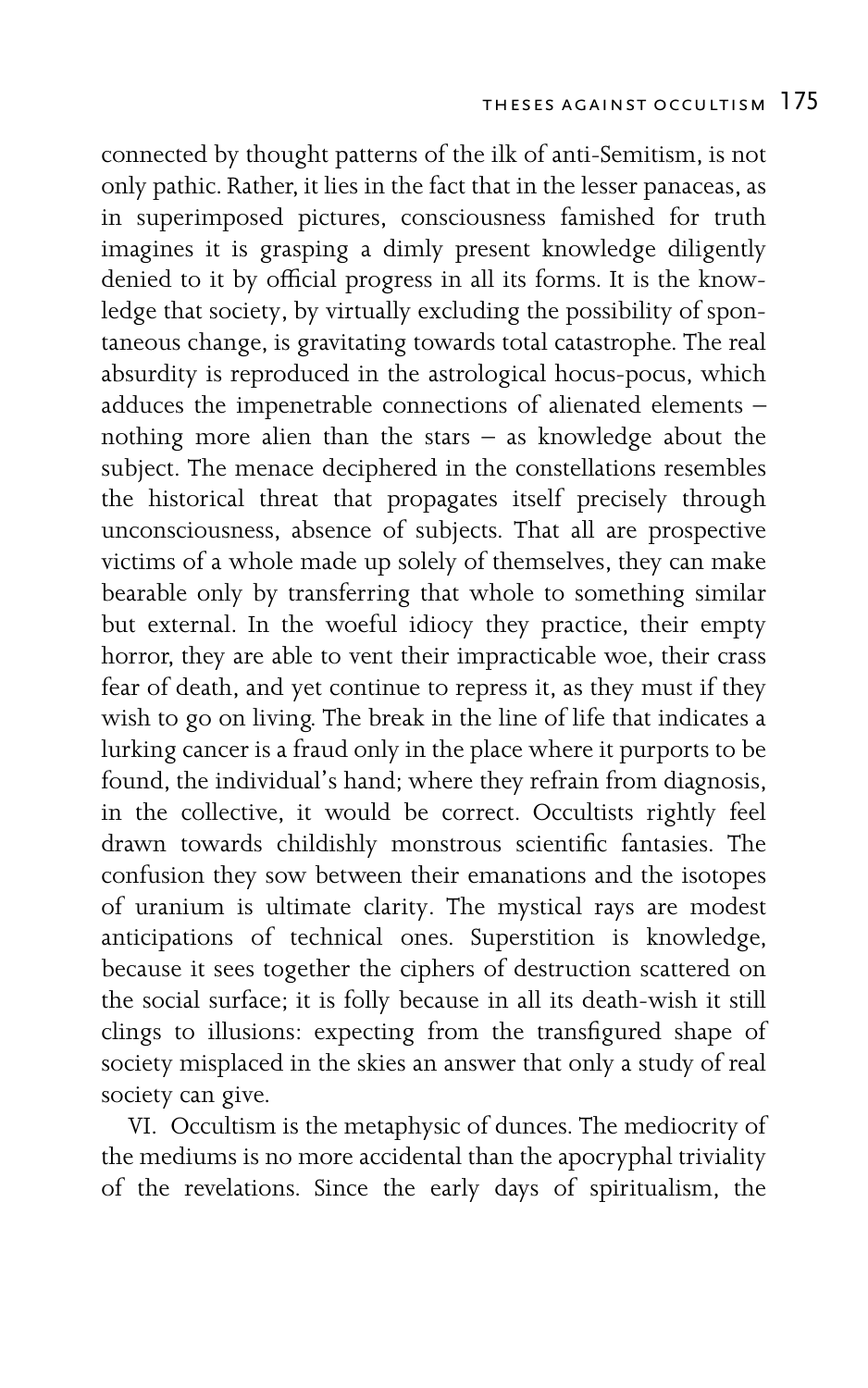#### 176 THE STARS DOWN TO EARTH

beyond has conveyed nothing more significant than the dead grandmother's greetings and the prophecy of an immanent journey. The excuse that the world of spirits can convey no more to poor human reason than the latter can take in, is equally absurd, an auxiliary hypothesis of the paranoiac system; the *lumen naturale* has, after all, taken us somewhat further than the journey to grandmother, and if the spirits do not wish to acknowledge this, they are ill-mannered hobgoblins with whom it is better to break off all dealings. The platitudinously natural content of the supernatural message betrays its untruth. In pursuing yonder what they have lost, they encounter only the nothing they have. In order not to lose touch with the everyday dreariness in which, as irremediable realists, they are at home, they adapt the meaning they revel in to the meaninglessness they flee. The worthless magic is nothing other than the worthless existence it lights up. This is what makes the prosaic so cosy. Facts which differ from what is the case only by not being facts are trumped up as a fourth dimension. Their non-being alone is their *qualitas occulta*. They supply simpletons with a world outlook. With their blunt, drastic answers to every question, the astrologists and spiritualists do not so much solve problems as remove them by crude premisses from all possibility of solution. Their sublime realm, conceived as analogous to space, no more needs to be thought than chairs and flower-vases. It thus reinforces conformism. Nothing better pleases what is there than that being there should, as such, be meaning.

VII. The great religions have either, like Judaism after the ban on graven images, veiled the redemption of the dead in silence, or preached the resurrection of the flesh. They take the inseparability of the spiritual and physical seriously. For them there was no intention, nothing 'spiritual,' that was not somehow founded in bodily perception and sought bodily fulfillment. To the occultists, who consider the idea of resurrection beneath them, and actually do not want to be saved, this is too coarse.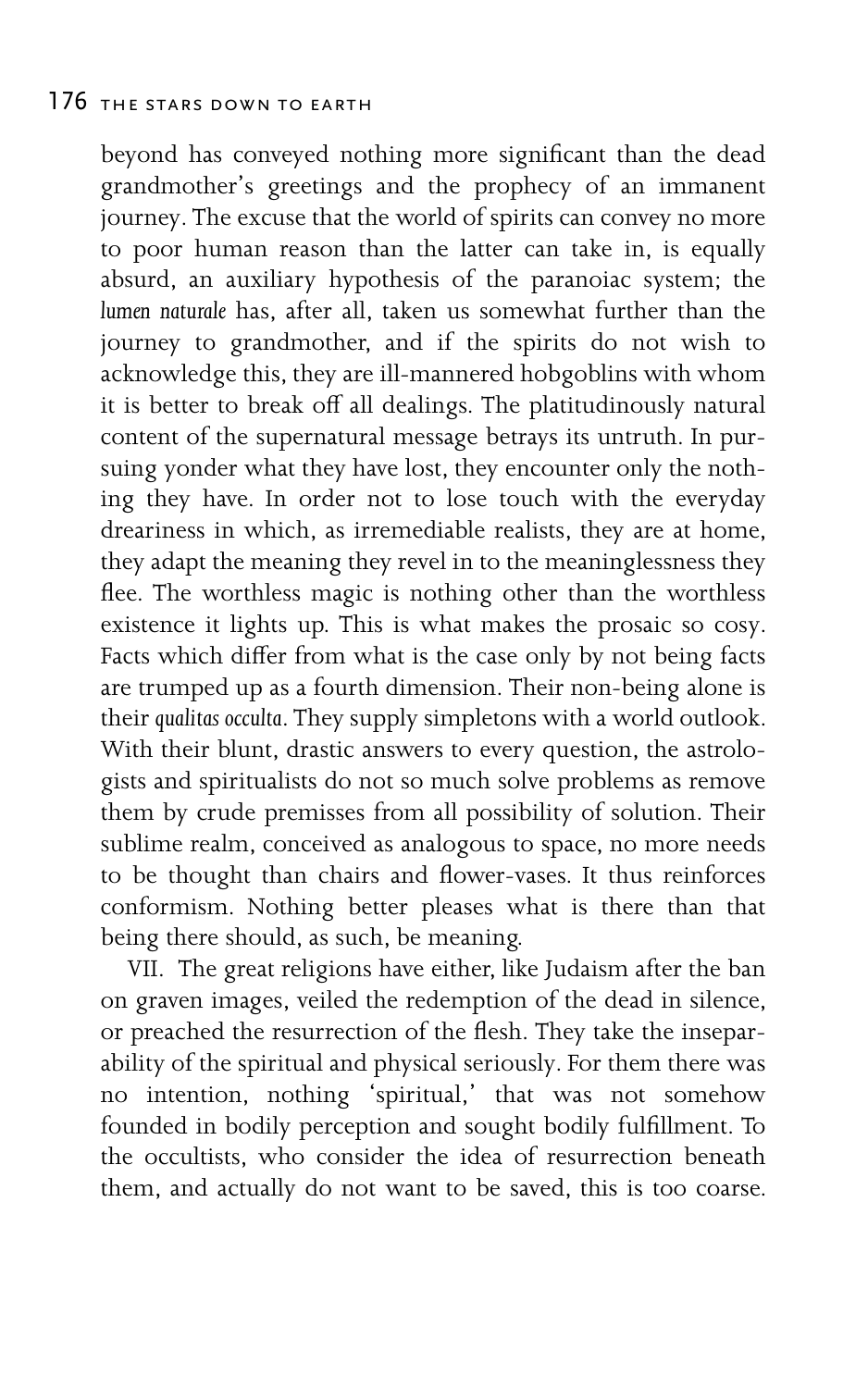Their metaphysics, which even Huxley can no longer distinguish from Metaphysics, rests on the axiom: "The soul can soar to the heights, heigh-ho,/the body stays put on the sofa below." The heartier the spirituality, the more mechanistic: not even Descartes drew the line so cleanly. Division of labour and reification are taken to the extreme: body and soul severed in a kind of perennial vivisection. The soul is to shake the dust off its feet and in brighter regions forthwith resume its fervent activity at the exact point where it was interrupted. In this declaration of independence, however, the soul becomes a cheap imitation of that from which it had achieved a false emancipation. In place of the interaction that even the most rigid philosophy admitted, the astral body is installed, ignominious concession of hypostasized spirit to its opponent. Only in the metaphor of the body can the concept of pure spirit be grasped at all, and is at the same time cancelled. In their reification the spirits are already negated.

VIII. They inveigh against materialism. But they want to weigh the astral body. The objects of their interests are supposed at once to transcend the possibility of experience, and be experienced. Their procedure is to be strictly scientific: the greater the humbug, the more meticulously the experiment is prepared. The self importance of scientific checks is taken *ad absurdum* where there is nothing to check. The same rationalistic and empiricist apparatus that threw the spirits out is being used to reimpose them on those who no longer trust their own reason. As if any elemental spirit would not turn tail for the traps that domination of nature sets for such fleeting beings. But even this the occultists turn to advantage. Because the spirits do not like controls, in the midst of all the safety precautions a tiny door must be left open, through which they can make their unimpeded entrance. For occultists are practical folk. Not driven by vain curiosity, they are looking for tips. From the stars to forward transactions is but a nimble step. Usually the information amounts to no more than that some poor acquaintance has had his dearest hopes dashed.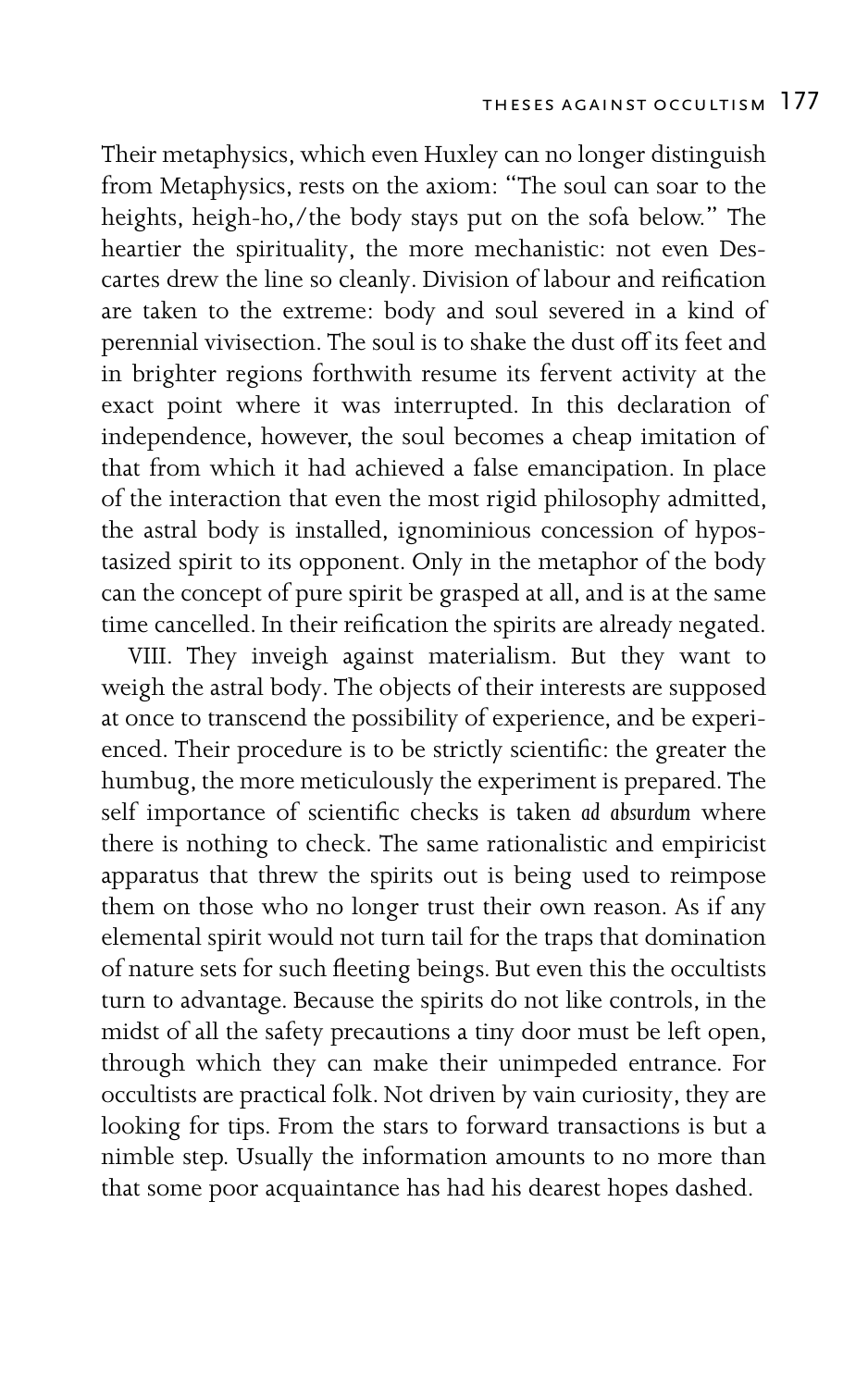IX. The cardinal sin of occultism is the contamination of mind and existence, the latter becoming itself an attribute of mind. Mind arose out of existence, as an organ for keeping alive. In reflecting existence, however, it becomes at the same time something else. The existent negates itself as thought upon itself. Such negation is mind's element. To attribute to it positive existence, even of a higher order, would be to deliver it up to what it opposes. Late bourgeois ideology has again made it what it was for pre-animism, a being-in-itself modeled on the social division of labour, on the split between manual and intellectual labor, on the planned domination over the former. In the concept of mind-in-itself, consciousness has ontologically justified and perpetuated privilege by making it independent of the social principle by which it is constituted. Such ideology explodes in occultism: it is Idealism come full circle. Just by virtue of the rigid antithesis of being and mind, the latter becomes a department of being. If Idealism demanded solely on behalf of the whole, the Idea, that being be mind and that the latter exist, occultism draws the absurd conclusion that existence is determinate being:

Existence, after it has become, is always being with a nonbeing, so that this non-being is taken up in simple unity with the being. Non-being taken up in being, the fact that the concrete whole is in the form of being, of immediacy, constitutes determinateness as such.<sup>5</sup>

The occultists take literally the non-being as in 'simple unity with being', and their kind of concreteness is a surreptitious short-cut from the whole to the determinate which can defend itself by claiming that the whole, having once been determined, is no longer the whole. They call to metaphysics: *Hic Rhodus hic* salta:<sup>6</sup> if the philosophic investment of spirit with existence is determinable, then finally, they sense, any scattered piece of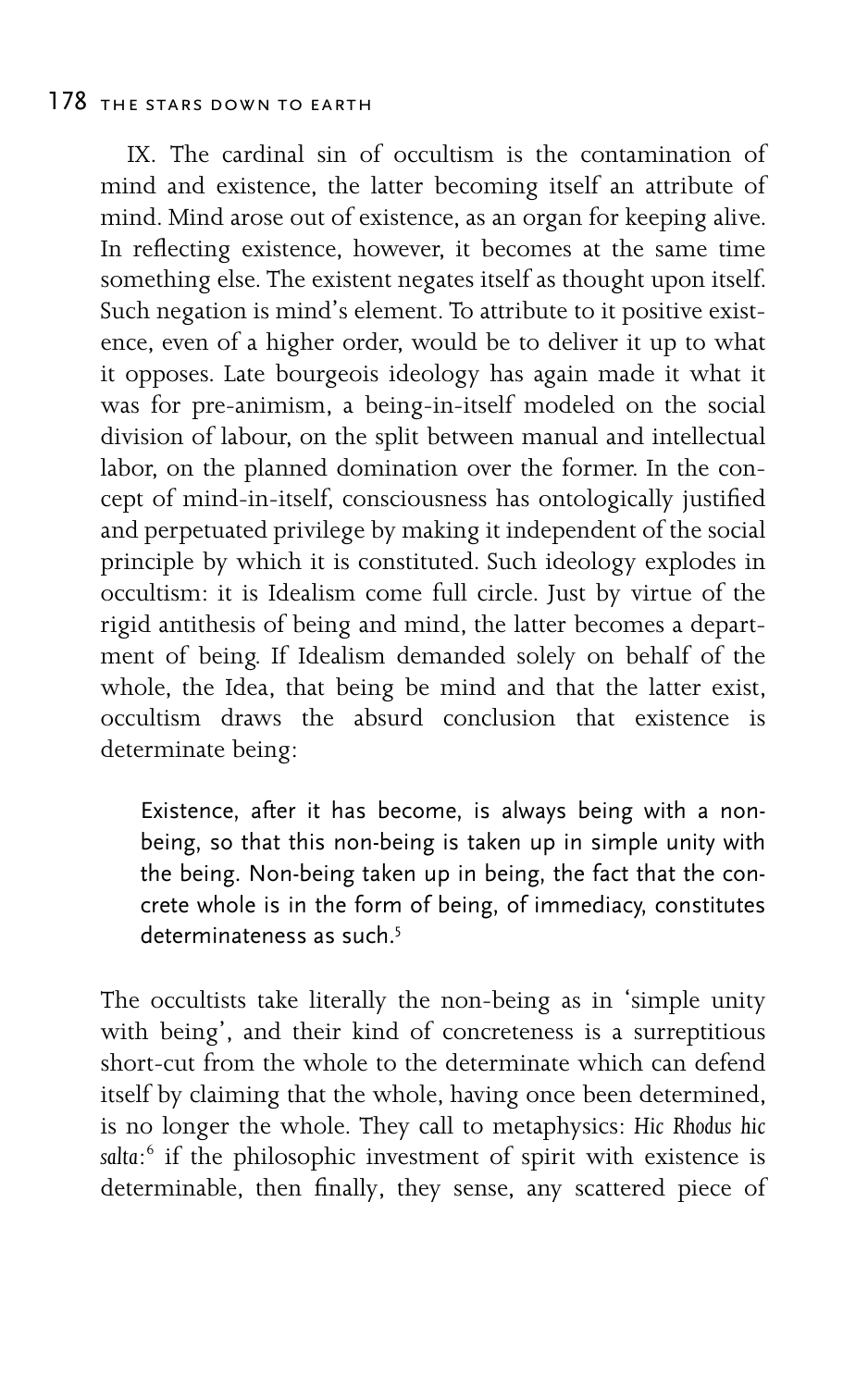existence must be justifiable as a particular spirit. The doctrine of the existence of the spirit, the ultimate exaltation of bourgeois consciousness, consequently bore teleologically within it the belief in spirits, its ultimate degradation. The shift to existence, always 'positive' and justifying the world, implies at the same time the thesis of the positivity of mind, pinning it down, transposing the absolute into appearance. Whether the whole objective world as 'product,' is to be spirit, or a particular thing a particular spirit, ceases to matter, and the world-spirit becomes the supreme Spirit, the guardian angel of the established, despiritualized order. On this the occultists live: their mysticism is the *enfant terrible* of the mystical moment in Hegel. They take speculation to the point of fraudulent bankruptcy. In passing off determinate being as mind, they put objectified mind to the test of existence, which must prove negative. No spirit exists.<sup>7</sup>

### **NOTES**

*The editor's notes, or editorial additions to Adorno's notes, are enclosed in square brackets.*

- 1 [This passage re-states the basic thesis of *Dialectic of Enlightenment*. The enlightenment project to install human control over nature as a way of warding-off the fear of nature has the ultimate effect of engendering an even greater fear of the products of human technology.]
- 2 [The mythological twins Castor and Pollux, associated with the constellation Gemini and with the double form of St Elmo's fire, regarded by sailors as a lucky omen.]
- 3 [An allusion to Hegel's metaphysics. As Adorno goes on to write, "Occultism is the metaphysic of dunces." The thrust of the rather dense paragraph IX below, which turns on a quotation from Hegel's *Logic*, is that occultism is both a crass vulgarization of "high" bourgeois metaphysics and at the same time a clue to the kernel of positivistic fatuity that lurks at the heart of metaphysics and makes its degeneration inevitable.]
- 4 [The Odradek features in Kafka's *Die Sorge des Hausvaters* (translated as "The Cares of a Family Man" in F. Kafka, *The Penal Colony: Stories*